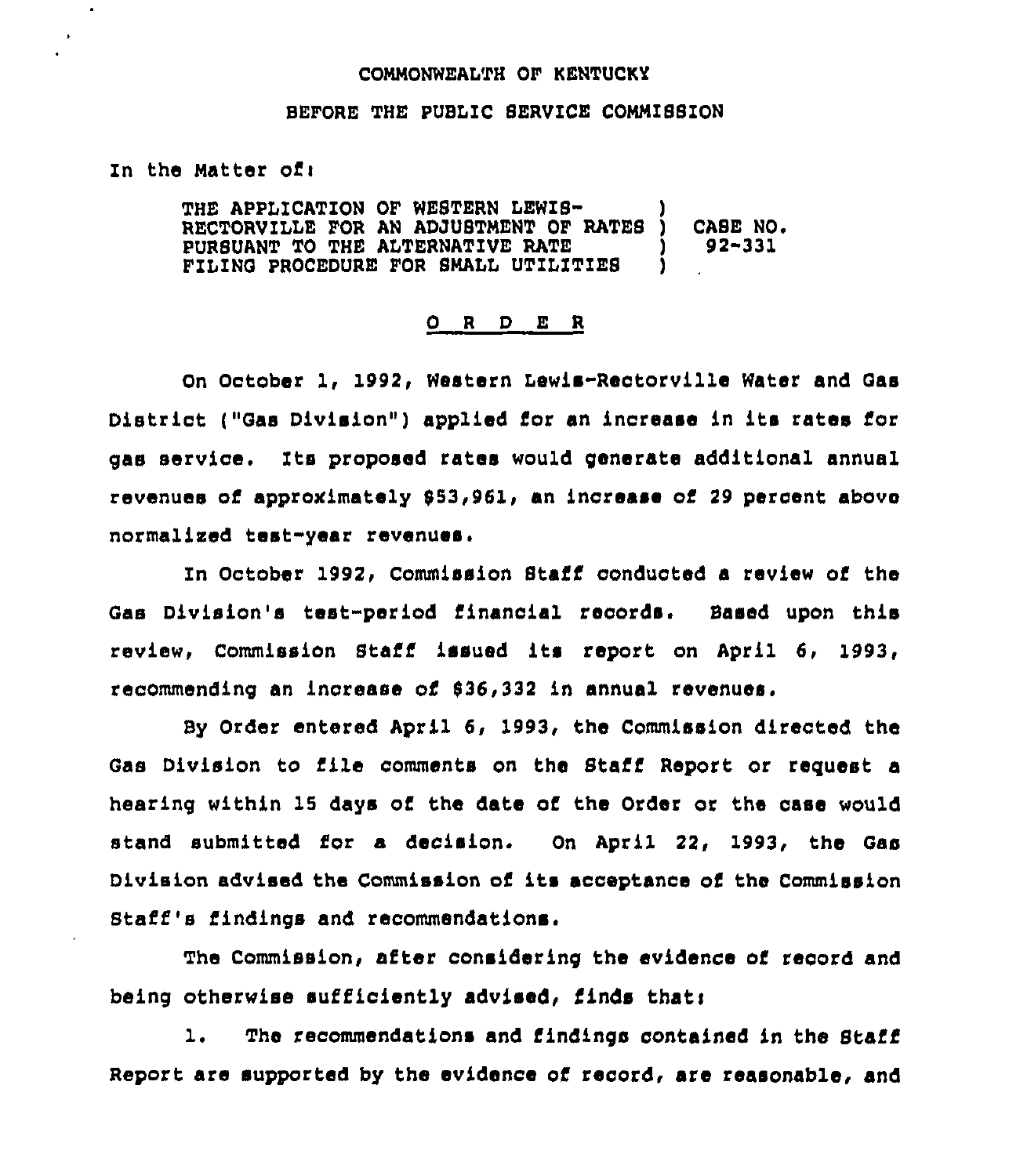are hereby adopted as the findings of the Commission in this proceeding and are incorporated by reference as if fully set out herein.

2. The rates proposed by the Gas Division in its application would produce revenue increases in excess of those found reasonable herein and should be denied.

3. The rates in Appendix A, attached hereto and incorporated herein, are the fair, fust, and reasonable rates for the Gas Division. These rates, which were recommended by Commission Staff and are adjusted to reflect all purchased gas adjustments through Case No. 9642-NNN,<sup>1</sup> will allow the Gas Division sufficient revenues to meet its operating expenses and provide for future equity growth, including provisions for servicing its debt.

IT IS THEREFORE ORDERED that:

1, The rates proposed by the Gas Division in its application are hereby denied.

2. The rates contained in Appendix <sup>A</sup> are approved for service rendered by the Gas Division on and after the date of this Order.

3. Within 30 days of the date of this Order, the Gas Division shall file with the Commission its revised tariff setting out the rates approved herein.

 $\mathbf{1}$ Case No. 9642-NNN, The Notice of Purchased Gas Adjustment Piling of Western lewis-Rectorville Water and Gas District, Order dated April 29, 1993.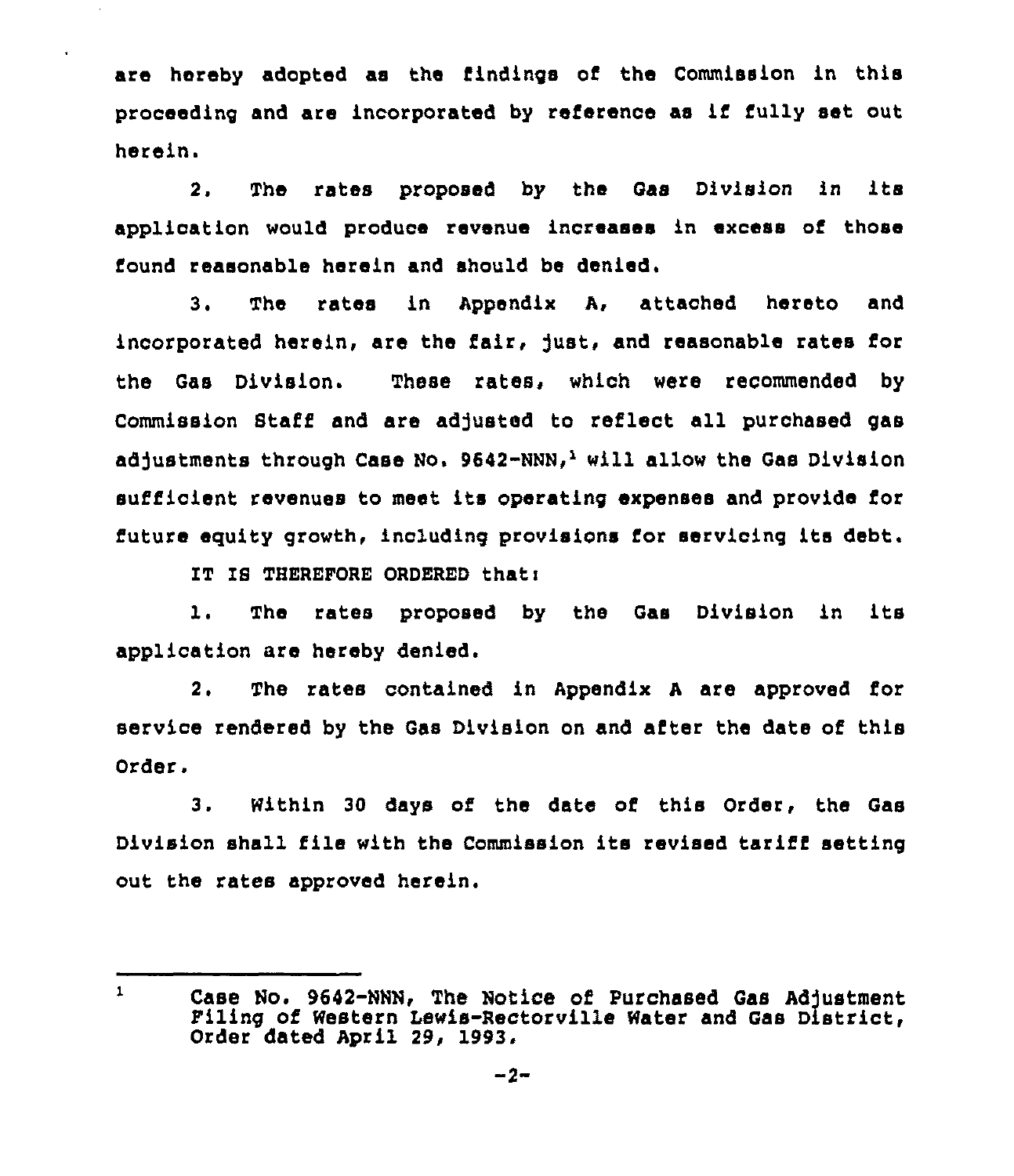Done at Frankfort, Kentucky, this 12th day of May, 1993.

PUBLIC SERVICE COMMISSION

Chairman

Mina Vice Cha rman

 $\overline{\mathrm{Com}}$ 

ATTEST:

 $\ddot{\phantom{1}}$ 

**Executive Director**